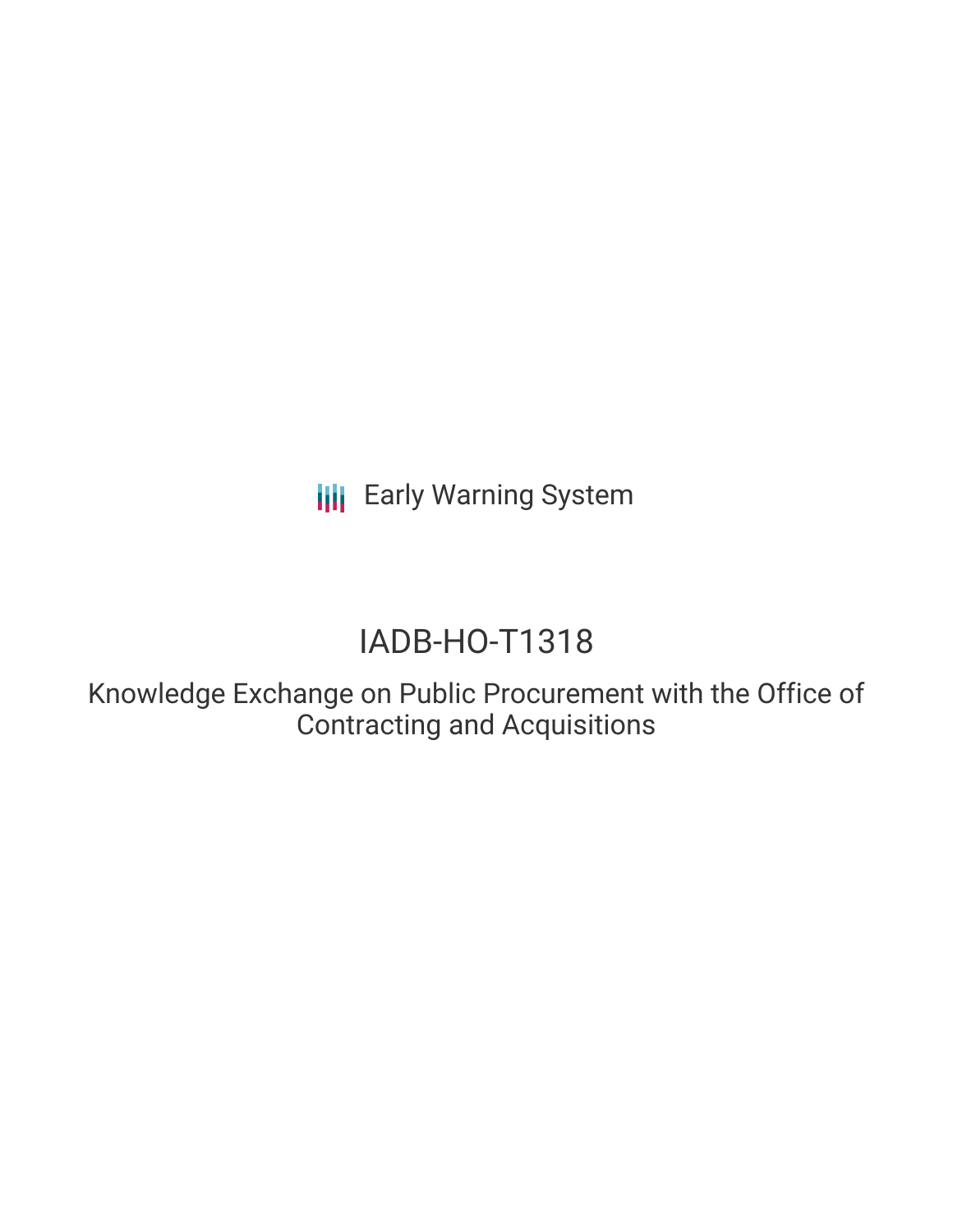

### **Quick Facts**

| <b>Countries</b>               | Honduras                               |
|--------------------------------|----------------------------------------|
| <b>Financial Institutions</b>  | Inter-American Development Bank (IADB) |
| <b>Status</b>                  | Active                                 |
| <b>Bank Risk Rating</b>        | U                                      |
| <b>Voting Date</b>             | 2018-10-26                             |
| <b>Borrower</b>                | Government of Honduras                 |
| <b>Sectors</b>                 | Infrastructure, Law and Government     |
| <b>Investment Type(s)</b>      | Grant                                  |
| <b>Investment Amount (USD)</b> | $$0.02$ million                        |
| <b>Project Cost (USD)</b>      | $$0.02$ million                        |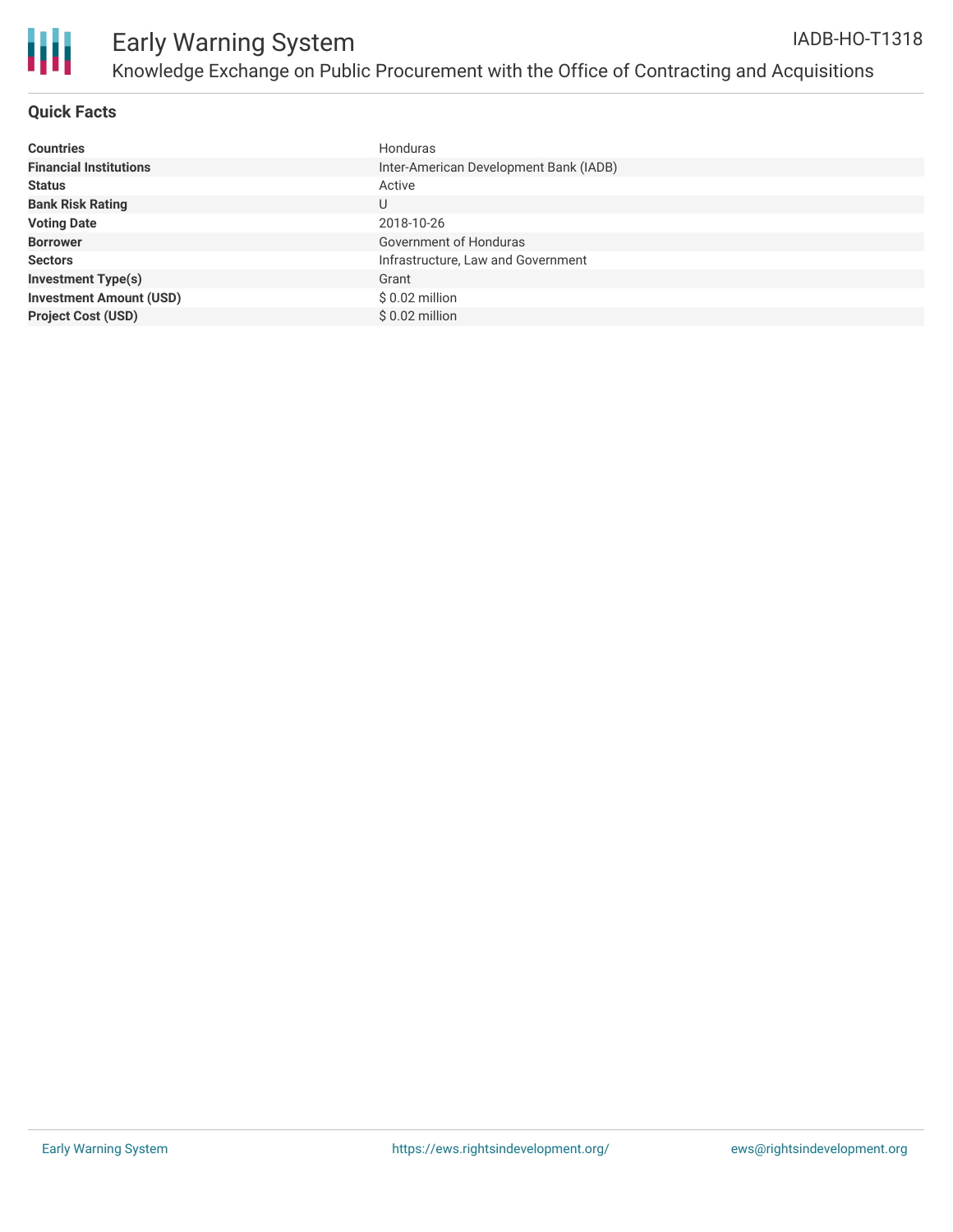

## **Project Description**

According to the bank, the objective of the Technical Cooperation is to strengthen the technical capacities of the ONCAE and other entities of the government of Honduras, through knowledge of the Dominican model of public procurement and the public procurement platform, to deepen the functionalities and promote the exchange of experiences in the entities of the public sector of Honduras and the Government of the Dominican Republic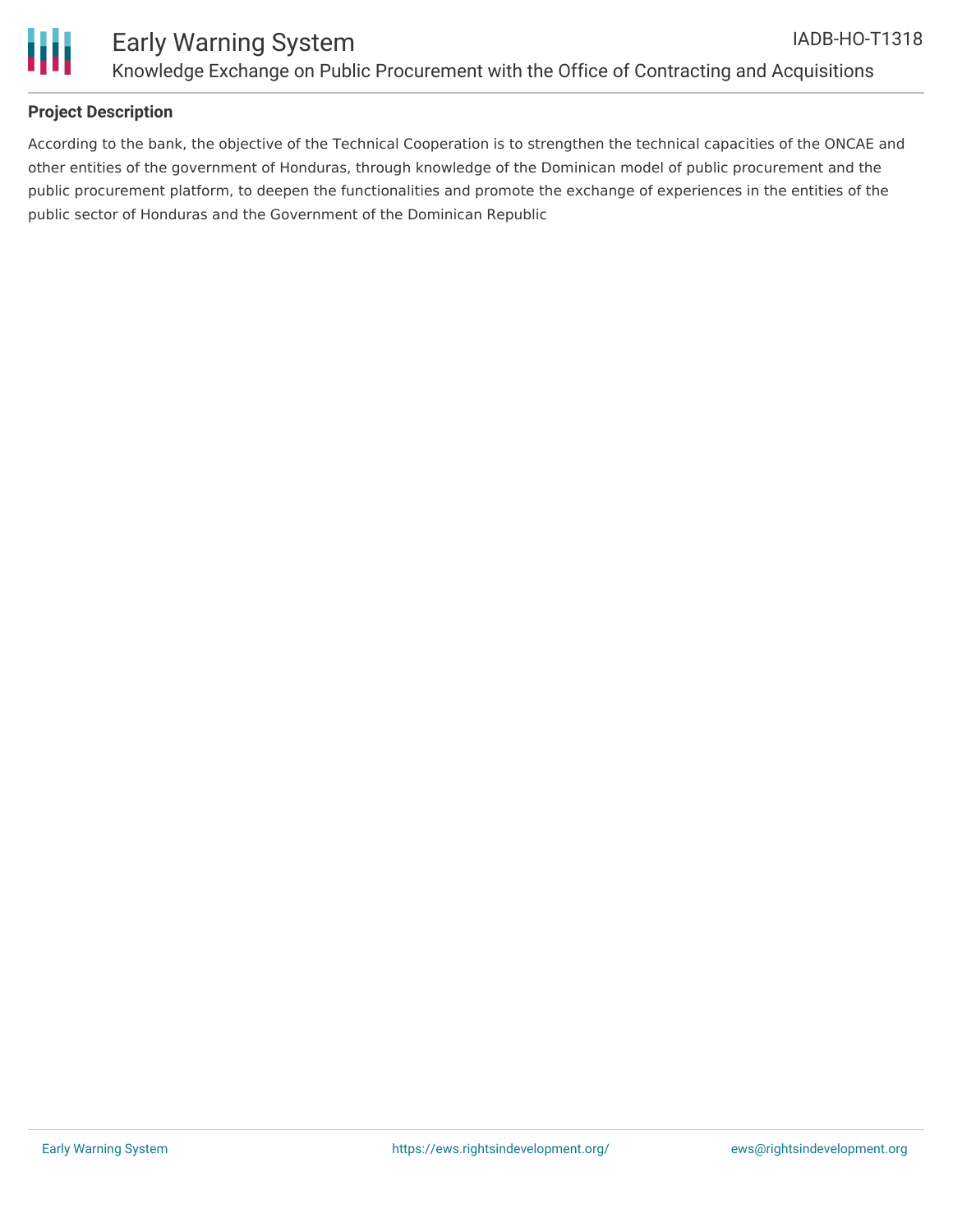

#### Early Warning System Knowledge Exchange on Public Procurement with the Office of Contracting and Acquisitions IADB-HO-T1318

#### **Investment Description**

• Inter-American Development Bank (IADB)